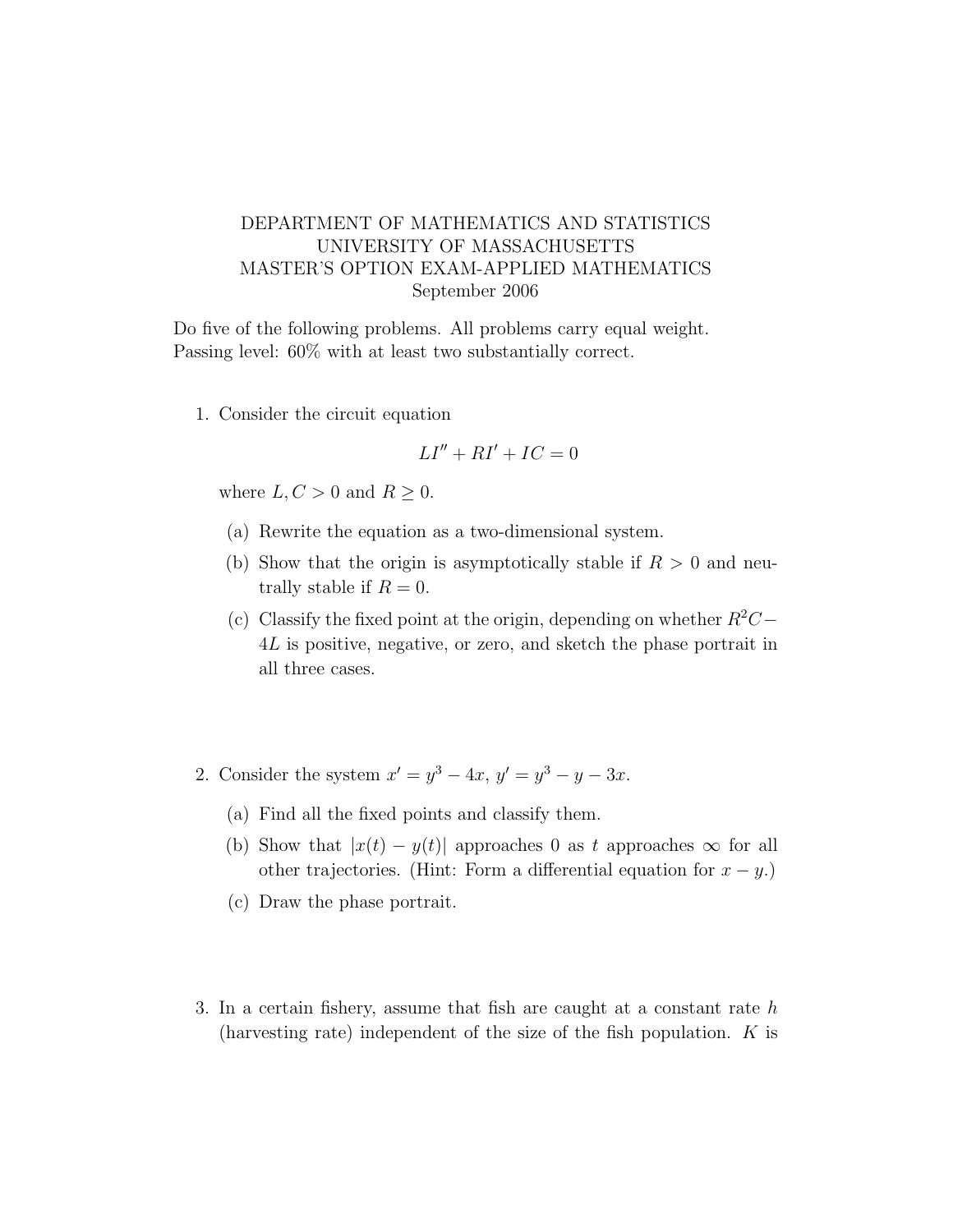the natural capacity of the fishery,  $r$  is the natural growth rate. Then the number of fish in the fishery at any time  $t, y(t)$ , satisfies

$$
\frac{dy}{dt} = r(1 - \frac{y}{K})y - h
$$

- (a) Determine a condition (an inequality between  $h, r, K$ ) such that any initial fish population will eventually become depleted (that is,  $y(t) = 0$  for some  $t > 0$ ).
- (b) On the other hand, under what conditions is there a stable fixed point  $y^*$ ? Give an explicit formula for  $y^*$ .
- 4. Consider the initial boundary value problem for a function  $u(x, t)$ :

$$
\frac{\partial u}{\partial t} = D \frac{\partial^2 u}{\partial x^2}, \quad 0 < x < L, \quad t > 0
$$
\n
$$
u(L, t) = B, \quad \frac{\partial u}{\partial x}(0, t) = Q
$$
\n
$$
u(x, 0) = u_0(x).
$$

- (a) Explain in physical terms the meaning of the constants  $D, B$ , Q when u represents the temperature in a rod over the interval  $0 \leq x \leq L.$
- (b) Determine the equilibrium solution  $u^*(x)$  that is independent of time.
- (c) The general solution with initial solution  $u_0(x)$  has the form

$$
u(x,t) = u^*(x) + \sum_{k=1}^{\infty} e^{-\lambda_k t} \phi_k(x).
$$

Exhibit both the differential equation and the boundary conditions that each function  $\phi_k$  must satisfy.